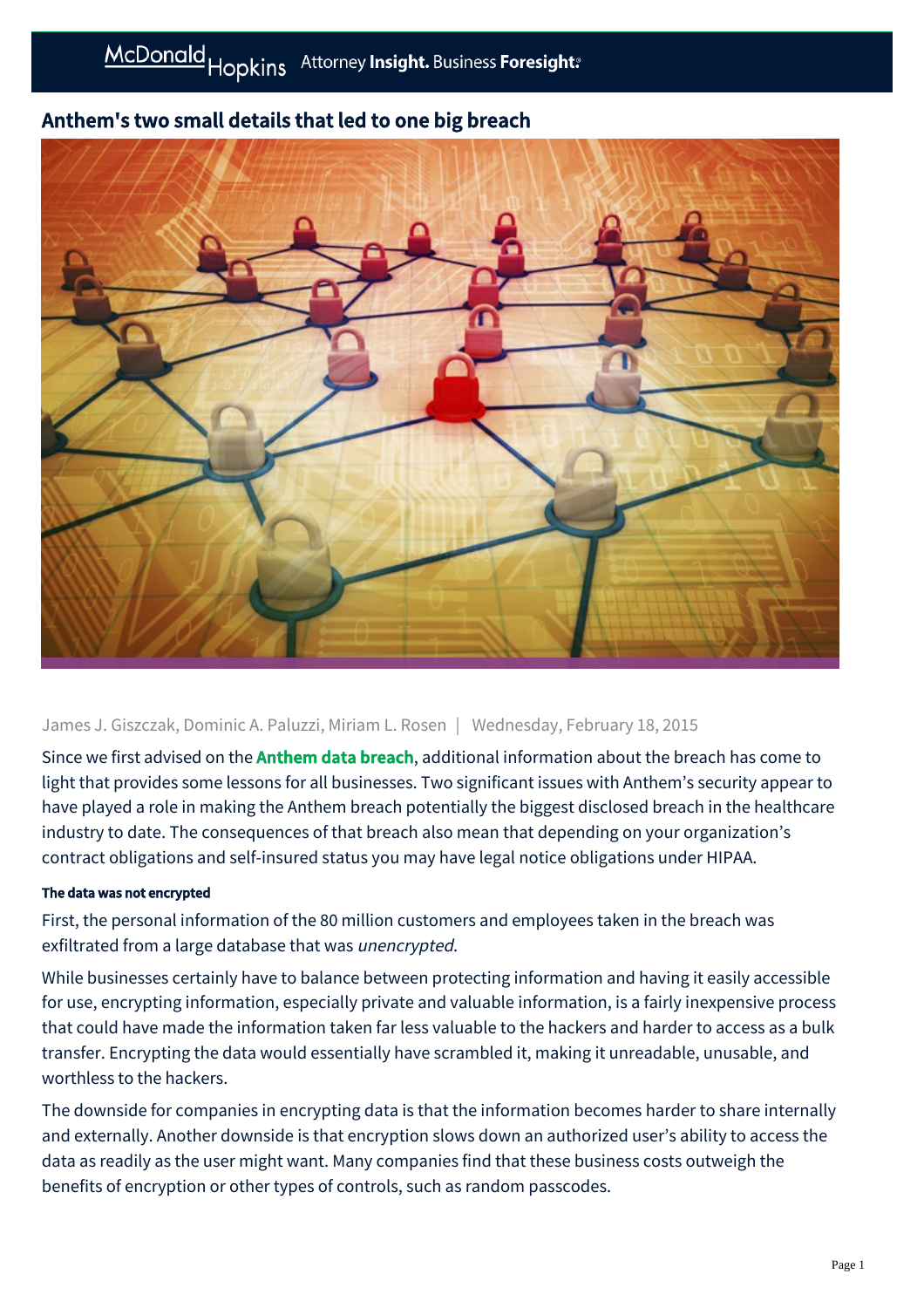Anthem is a textbook example of what can happen to companies who make the decision not to encrypt. Federal law does not require health insurers to encrypt data. Some states, including Massachusetts and Nevada, require encryption of all personal information stored on laptops or other portable devices, or transmitted wirelessly. Anthem claims it does not operate in any of those states.

### Entry was made via an employee's password

Second, Anthem now believes the database was infiltrated through use of an employee password by a Chinese state-sponsored operation to steal personal information of specific groups of people. Bloomberg [reports](http://www.bloomberg.com/news/articles/2015-02-05/signs-of-china-sponsored-hackers-seen-in-anthem-attack): "The attack appears to follow a pattern of thefts of medical data by foreigners seeking a pathway into the personal lives and computers of a select group – defense contractors, government workers and others." Once accessed, the hackers used malware to steal the data.

Password protection is a critical issue for businesses. It is likely that insufficient controls on the company's password protocols allowed employees to pick passwords that were not strong enough.

## Do we have notice obligations under HIPAA?

Depending on your contractual obligations with Anthem and if your organization's health plan is selfinsured, you may have legal notice obligations under HIPAA. If your organization's health plan is fully insured by Anthem, both your group health plan and Anthem are covered entities, subject to HIPAA. However, under an administrative exemption, your group health plan is not subject to most of the requirements of the HIPAA Privacy Rule if your group health plan does not create or receive PHI (other than summary health information and enrollment/disenrollment information). When this exemption applies, Anthem is obligated to provide the required HIPAA breach notifications to affected individuals and the United States Department of Health and Human Services Office for Civil Rights (HHS OCR). However, if your health plan is self-insured and your organization simply contracts with Anthem to administer claims for benefits, the organization's health plan is still a covered entity, but Anthem is only a business associate. Depending on how the health plan's business associate agreement with Anthem assigns the responsibilities for reporting breaches of HIPAA, your organization's health plan (not Anthem) may be required to provide the required HIPAA breach notifications to affected individuals and HHS OCR.

It is critical to review your business associate agreement with Anthem to determine if breach notice obligations have been delegated to Anthem. Also, don't forget about the state breach notification laws – those will also apply in this massive breach of PHI (and PII).

### What businesses can do to avoid a data breach

Given these two security flaws – unencrypted data and access through an employee password – businesses are once again reminded of the steps they can take to avoid becoming the next Target, Home Depot, Sony, or Anthem.

- Recognize that your business is not safe. All businesses are vulnerable, regardless of industry, size, or location. As we have seen time and again with data breaches impacting the retail, financial, healthcare, entertainment, and other industries, a data breach crisis is not limited to those businesses with credit card or financial information. The risks extend to the disclosure of private emails, personal employee information, private salary information, medical information, trade secrets, confidential business information, employee files, and others. In other words, no data is safe. No business is safe.
- Implement data security precautions. Businesses can implement data security precautions that can go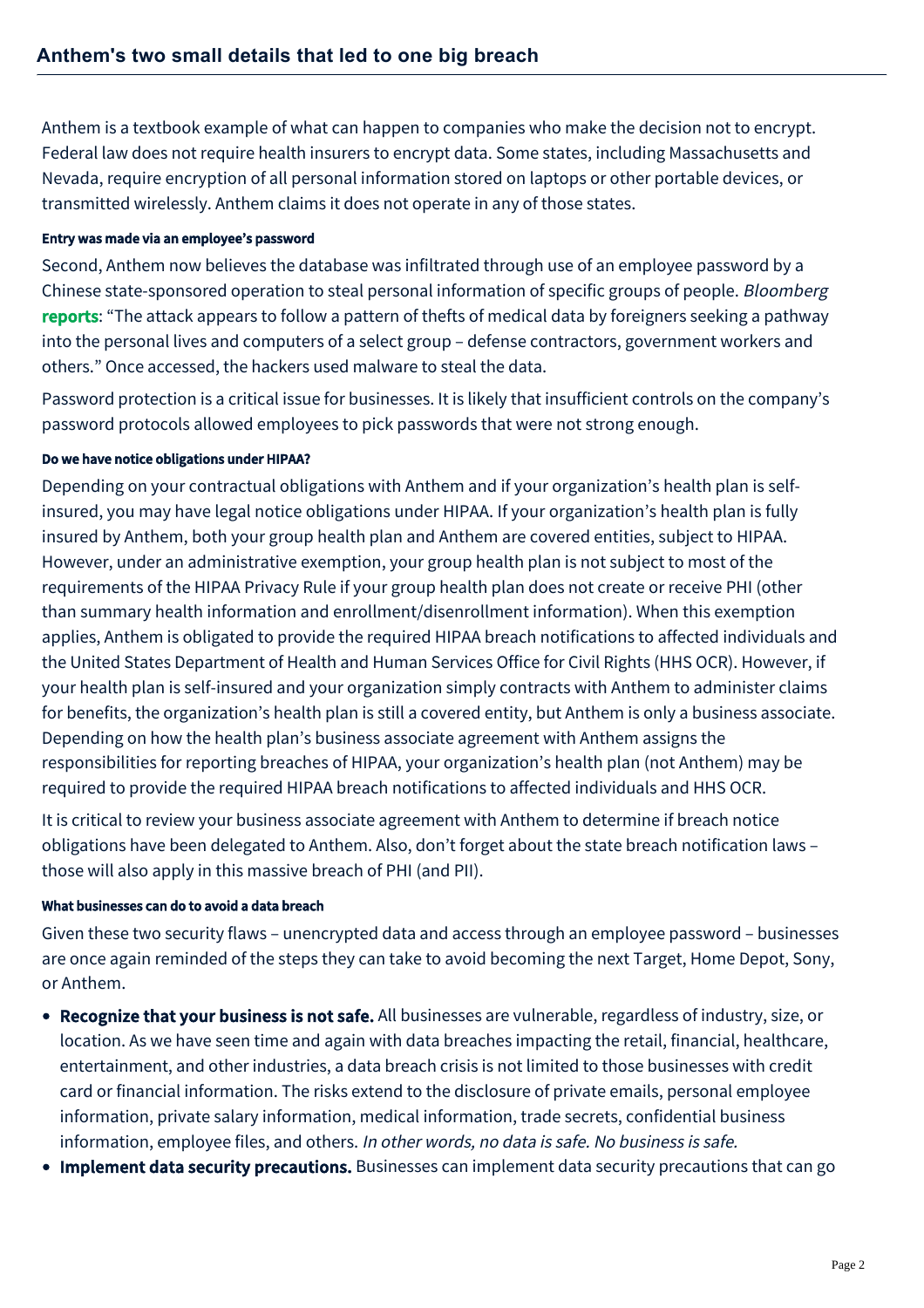far in helping to reduce the likelihood of a breach and, at a minimum, reduce exposure. Some of these precautions can include: requiring users to use complex passwords with numbers, letters, and symbols – never 1234 or even a word that could be found in a dictionary – and requiring that passwords be changed frequently; security applications; firewalls; dual authorization; two-step verification; data encryption; data storage security; antivirus and malware protection with continuous updates to security hardware and software; device security; and user training and education. While the security precautions a business chooses to employ will vary, every business simply must employ appropriate precautions.

- **Train employees.** Many breaches come from employee-targeted phishing emails. As Verizon Data Breach Investigations Report [pointed out, most breaches fit into one of nine patterns, and "\[t\]he m](http://www.verizonenterprise.com/DBIR/2014/)ost prolific is the old faithful: spear phishing." Phishing emails are well-crafted, personally/professionallyrelevant emails sent to targeted users with an organization that prompts the user to open an attachment or click a link within the message. Once the user/target clicks on the link, malware installs on the organization's computer system, a backdoor or command channel opens, and the hacker can then extract data, delete data, and basically do whatever the hacker wants. While education will not prevent all breaches, it can go a long way in raising awareness for these types of attacks.
- Get insurance. Most off-the-shelf business insurance policies do not cover damages arising from a data breach. Many insurance companies offer cyber or data breach coverage, but it is something that has to be elected. Businesses should examine their current insurance policies to determine if they are covered and at an appropriate level. If their insurance does not cover a data breach, obtain data breach/cyber security coverage that will cover the business through all stages of a breach, e.g., response and notification expenses, business interruption, computer forensic costs, credit monitoring costs, public relations costs, and defense and liability expenses, among others.
- Limit employee access. Businesses should treat protectable information as if it is on a need-to-know basis. Meaning, only those who need access to it should actually have access to it. Businesses should work closely with their IT departments to restrict employee access to protect information.
- Audit. All businesses should have a data breach risk audit performed to determine their level of risk and add greater protections where risks and gaps are identified.
- If you do not need it, destroy it. Businesses do not have to protect what they do not have. So, if a business does not have a legal obligation to keep data and it does not otherwise need it, get rid of it. In fact, 30 states require such destruction by law. It is important that businesses have a plan for data retention and destruction. It is also important that if the destruction includes any personally-identifiable information, the policy should conform to any applicable state law regarding data/document destruction that might apply.
- Have a response plan. To minimize exposure, the most important document to have is an incident response plan. An effective plan includes all key personnel, which can include executives, technology, human resources, public relations, and legal. It is important to note that these key people do not all have to be employees of the organization; many times a business will consult with outside technology professionals, public relations, and legal to build an effective response plan.

For those organizations which may be impacted by the Anthem breach, it is important that employees are reminded of the following:

As with any data breach, it is always recommended that you remain vigilant in reviewing your financial account statements for fraudulent or irregular activity on a regular basis.